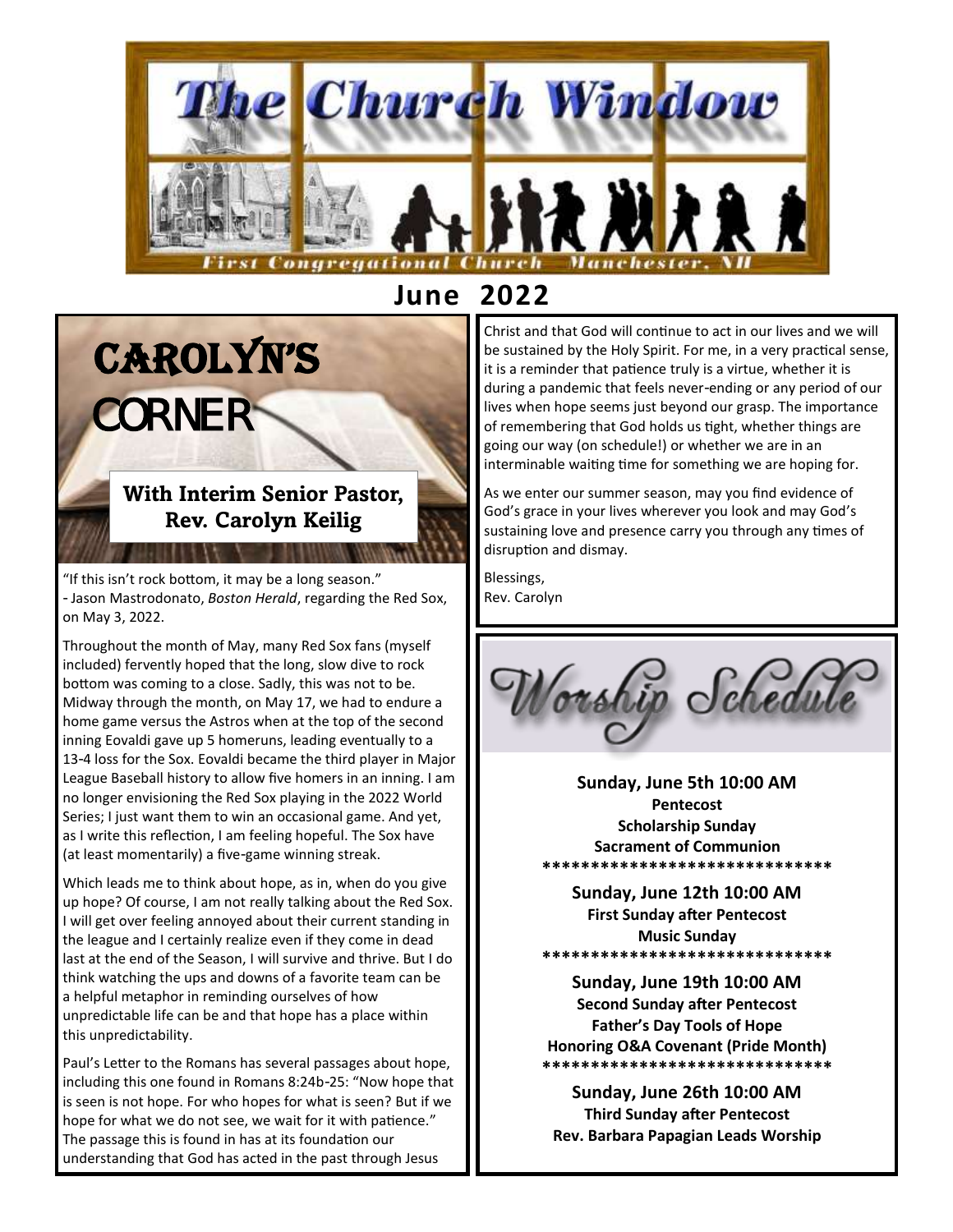# Senior Moments **With Rev. Barbara Papagian**

I have new neighbors who just moved into the house in back of me. They have three small children who play outside in their yard on nice days, and on occasion their ball or a toy will find its way into my yard. The first time that happened the mother and her three children rang my doorbell and asked if they could retrieve their ball from my yard. There are a line of fir trees between our yards and instead of going through the trees, they walked around on the sidewalk and came to my front door.

I was very surprised, because when something like that has happened in the past the children would just run through the trees and get their toys. The mother was surprised when I told her it was ok for them to just come get their toys without asking my permission. This kind of politeness and respect surprised us both as there is such a lack of that in today's world.

This incident got me thinking about the word, "neighbor". Of course the Bible says everyone is our neighbor, but when we hear the word, we automatically think of those people who live around us.

When we first moved into this neighborhood I knew all of my neighbors and we all got along well. Our children played together and we would babysit for each other. Then the neighborhood started to change. Many of my neighbors moved and there started to be a lot of crime happening, including drug dealing, shootings, domestic violence and burglaries. There was even a meth lab three houses away from me.

I will do what God says and love my neighbors, but I especially love my neighbors in back of me with the three happy, polite children.



Rev. Barbara Papagian



*Friday Link* **Submissions Needed!**

**We are looking for your stories, photos, favorite poems, appropriate jokes, favorite Bible passages, book recs., etc.! Please consider contributing to our** *Friday Link*  **online newsletter. You can remain** 

**anonymous, too, if you'd like. Email submissions to BPapagian@fccmanchesternh.org.**



#### **Tune into the Morning Watch Prayers on Facebook!**

Each Monday thru Thursday morning at 9:00 am. Hosted by Rev. Barbara Papagian and Peter

Perich. This short time of prayer and reflection can be found on our Facebook page: **www.Facebook.com/FCCManchester**

#### **Father's Day Tools of Hope Sunday, June 19th, 2022**

Contributions to CWS Tools helps Church World Service help people around the world gain resources and develop skills necessary to sustain themselves, their families and communities. The following tells one story: *In the community of Cassavon, Haiti, the public school was one of the buildings badly damaged by Hurricane Matthew in 2016 —a building meant to create a solid educational foundation for a child's future was reduced to tents filled with dust, rocks, and debris. For fear of their safety, some parents removed their children from school. Those who remained learned under tarps used as makeshift classrooms. The school building they had before was not constructed well. When the school was destroyed, they had no hope for reconstruction. Because of your generosity, through the CWS Tools Program, the community of Cassavon received resources to help them dig trenches, lay a solid foundation, build bathrooms, and construct a 13,000-gallon water reservoir for their public school.* 



**The Outreach Committee is sponsoring a Church World Service Tools of Hope Day on Father's Day, June 19th.**  Honor your father or special friend with a donation of \$10 or more in his name and receive a gift card to send him on Father's Day. The cards and lists for honor or memorial contributions will be available from Outreach members in the hallway behind the Chancel June 5 and 12th or by calling JoAnn Ward at 603-668-3485. Offering envelopes will be available in the pews for donations of any amount if no card is desired. If your offering envelope donation is in honor of someone living or in memory of someone who has passed who you wish included in the Father's Day bulletin, just print the name and appropriate list on the offering envelope. Checks made payable to FCC-Outreach with CWS Tools on the memo line make record keeping easier.



#### **The First Congregational Church Picture Online Directory**

You are welcome to access the Directory by going to the following website:

**https://www.members.InstantChurchDirectory.com**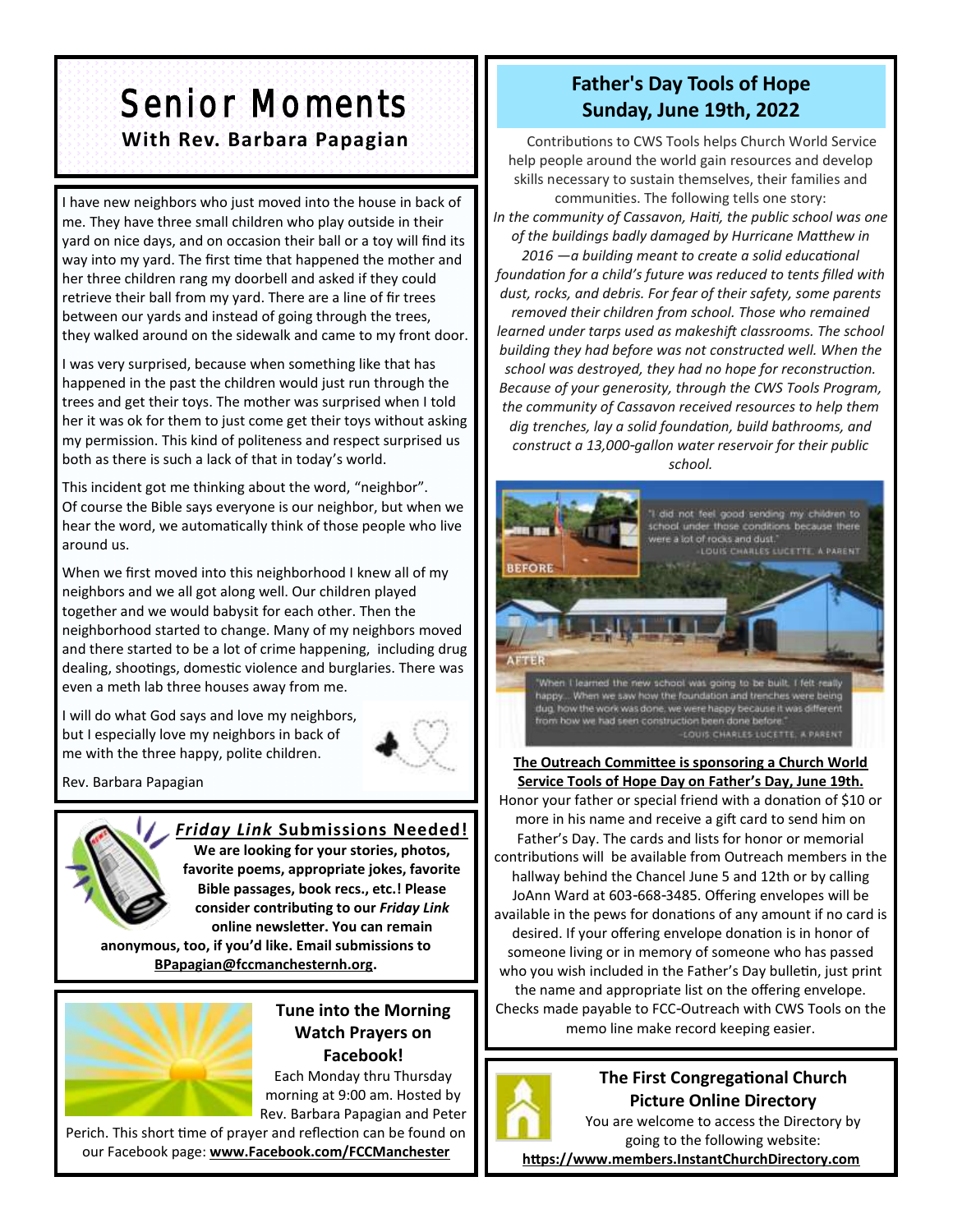**Upcoming Committee Meetings Please contact committee leaders to confirm location of meeting (Zoom or in-person).**

- **Mon., June 6th 10AM—Sr. Fellowship Board Meeting**
- **Mon., June 6th 6PM—Deacons' Board Meeting**
- **Tues., June 7th 6:30PM—Membership Committee**
- **Thurs., June 9th 6PM—Sr. Pastor Search Committee**
- **Mon., June 13th 6PM—Stewardship Committee**
- **Tues., June 14th 6PM—Church Council Meeting**
- **Mon., June 20th 6:30PM—Church Trustees' Meeting**
- **Weds., June 22nd 5PM—Sr. Pastor Parish Relations**
- **Weds., June 22nd 6PM—Sr. Pastor Search Committee**
- **Sun., June 26th 1PM—Open & Affirming Committee**



If you have a prayer request for Sunday mornings, there are boxes in the narthex and hallway for you to put your requests in. Please submit them by 9:30 am. If you do come in after that you can hand your request to an usher who will get it to me. During the week you are welcome to email your request to me at [bpapagian@fccmanchesternh.org.](mailto:bpapagian@fccmanchesternh.org) I can take email requests up until 9:00 am on Sunday morning. I am honored to have the privilege of raising your prayers during the service.



To everyone who donated generously to the Bakersville School with sneakers, sweatshirts and sweatpants!

Seen right: Boxes filled with FCC donations brought over to the children of Bakersville!



**News From Outreach June 2022**

<sub>AN</sub>RTON CEA

#### **The Horton Center**



The Horton Center, located in Gorham, New Hampshire, is a NHCUCC retreat center and faith-based camp where everyone is invited to "experience Christian community in the natural world". They offer special camps to

school aged children, and also retreat opportunities to adults. Check out their website at **www.hortoncenter.org** to see all of

**Memory Garden Spring Clean Up in April!**



the wonderful ways that they support our community.

Photo: *Chapel Rock*, a beautiful place in nature to pray and feel the presence of God.



# **UM**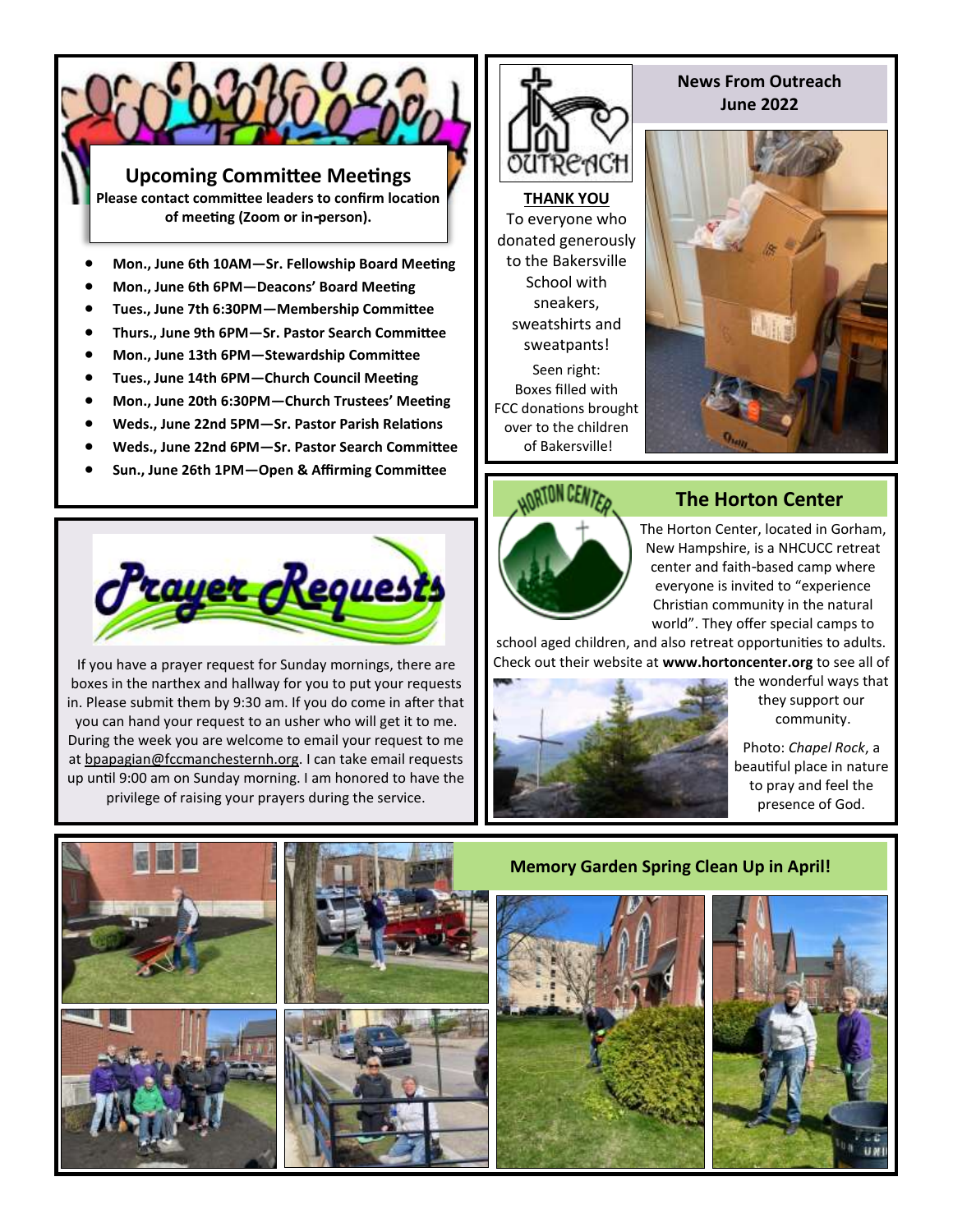

 **Open & Affirming Committee** *News and Reflections*  **June 2022**

#### *Join us at the Queen City Pride Festival on Saturday, June 18th from 12pm - 6pm!*



**We have a great time sharing our FCC Spirit with the community and we are looking for a few volunteers to be at our table during the event. The shifts are short so you will have the chance to enjoy the festival before and/or after your shift. The event includes performances, karaoke, dancing, live music, food and drink, and a parade at 10:00 am.**

**\*Sign up for a time slot on the church office window!\* If you have any questions please reach out to the event coordinators:** 

**Karen Hawver: [khawver@gmail.com](mailto:khawver@gmail.com) or Jeanine Finefrock: [cjfinefrock@comcast.net](mailto:cjfinefrock@comcast.net)** **Sunday, June 19th is Father's Day and will also be an occasion to observe Pride Month. We are pleased that** 

**FCC's own singersongwriter Jeffrey Frye** 



**will perform his song, "Here is a Man," during worship. Jeffrey's beautiful composition expresses his pride, gratitude, and love for his late father, Berton Frye, a man who lived his faith and was a great example of love and support for his family and the LGBT+ community. We hope you'll join us for this special service.**

As the date for submitting our June *Window* article approached, the nation and our black brothers and sisters in Buffalo are grappling with the tragic results of another hateful, racist mass shooting. The news coverage included stories of resulting sadness, fear, grief, and anger. Such events prompt us to reflect and ask ourselves,

"*As Christians living in these troubled times*, *who are we called to be? What is our mission*? *How can we honor God and, in the words of the late John Lewis, demonstrate "love in action" at First Congregational Church?"*

In the spirit of hope for racial justice and racial healing, the Open and Affirming Committee will offer avenues to *continue the conversation* about these difficult topics. We pledge to work and act, to listen and learn, think more deeply, and pray for peace. Look for news of upcoming events in *Friday Links*, the *Sunday News*, and *The Church Window.* 

**Open and Affirming Committee**

Elizabeth Blood, Jeanine Finefrock, Jeffrey Frye, Karen Hawver, John and Kathy Rowe, and Carol Soucy, Chair

#### **Wesley's Way 5k 2022!**

*\*June 12th—June 26th\** **We will be holding our third annual Wesley's Way 5k in June 2022! Like last year, this will be a virtual race. Registration and further** 



**details can be found here: https://runsignup.com/wesleysway5k** 

**Because the event is virtual again, you'll have the option of completing it at your own pace…** *do a little every day until you complete your 5k!*

**We hope you can be a part of this event! If your business would like to be a sponsor for Wesley's Way 5k, please visit our sponsor registration page found linked from our main site: https:// www.wesleyswayfoundation.org**

#### *HOLLY BERRY FAIR NEWS FLASH!*

**October 15th, 2022 has been picked as the date for the Fair!** We decided to schedule it earlier so we would have a better chance of succeeding in presenting it to the public. Over the next few months we will be contacting you if you had signed up before.

**Also, Thursday workshops will be starting on June 2nd from 9-12 in the rec room** (Note: not the dining room). These will be held every Thursday through June for now. We would like to invite everyone to participate in them. The more hands, the more fun and lighter the load. Last year's participants will tell you of the camaraderie and laughter as we painted and glued! No specific craft skills needed. Come every time or whenever you can!

See you in June! Pam and Peggy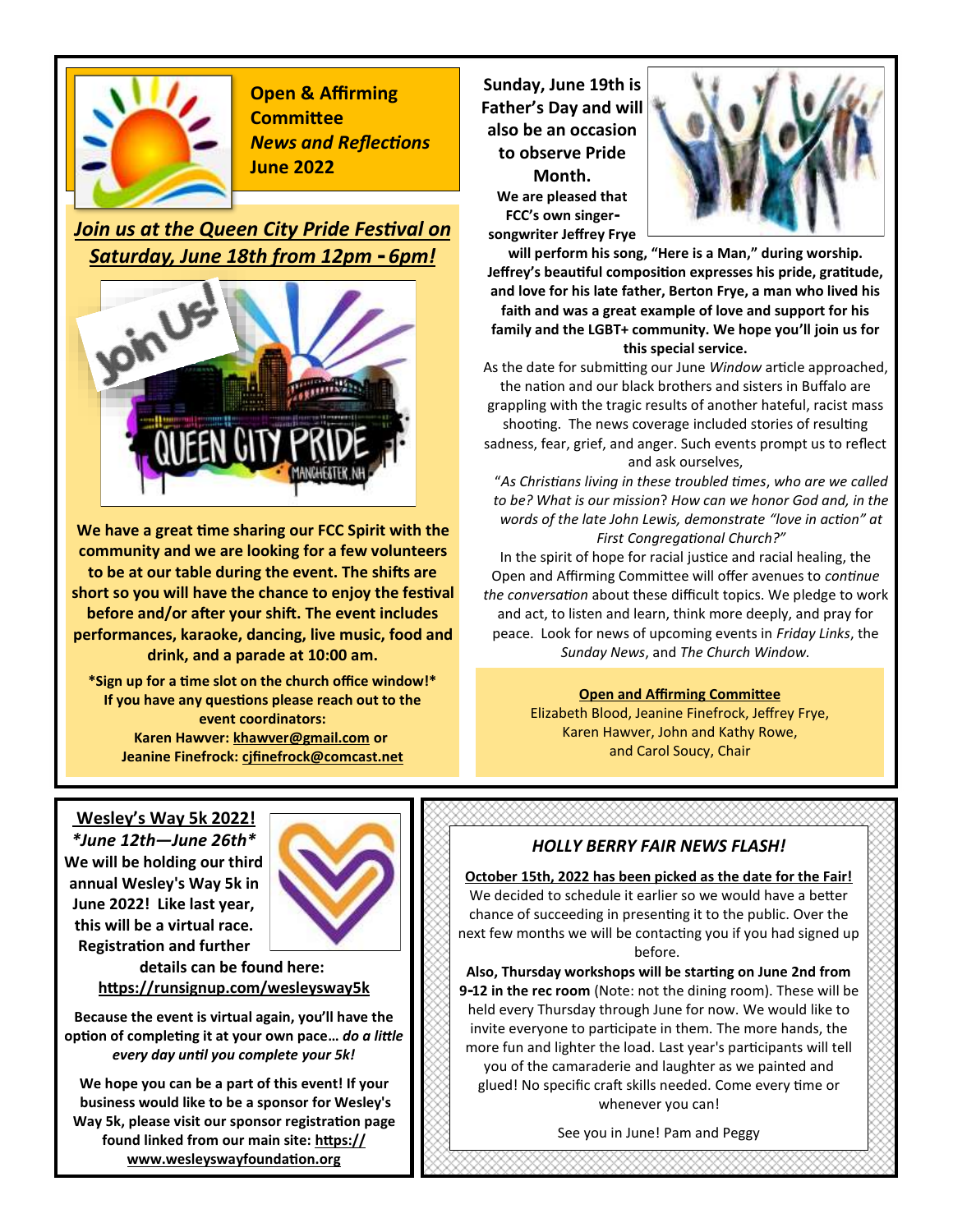

#### **UpReach Volunteer Opportunity in June!**

 **If you are would like to help by** 

**providing and serving family dinner to kids and their families on Wednesday, June 15th at 5pm, please** 

#### **contact Liz or Peggy (info below).**

UpReach Therapeutic Riding Center in Goffstown runs an after school program called *Resilience Reins* for kids "considered at risk " and their families. We usually provide 1 Salad, 2 main dishes, 2 desserts (bars, cookies or cupcakes) and waters or healthy drinks.



The goal of the *Resilience Reins* is to equip children with the skills necessary to cope with their changing and challenging family dynamics. At the end of each weekly session, both children and families come together to reconnect over a family dinner. Family dinners provide an opportunity to strengthen ties and build better relationships. They build a sense of belonging which leads to better self-esteem.

To volunteer or to ask your questions, please contact Liz Verity [\(liz-v@comcast.net](mailto:liz-v@comcast.net) or by phone @ 603-623-7461, cell 603-494-6785) or Peggy Neveu [\(frannys1@aol.com](mailto:frannys1@aol.com) or by phone @ 603-483-8388). Seeing these children benefit from this program is very uplifting; and if you can help, you will know you made a difference.



**FCC UpReach Volunteers on Wednesday, May 18th, 2022!**



#### **A GREAT BIG THANK YOU! To all those who**

**participated in the May 18th** *Resilience Reigns* **volunteer evening!**

**We thank Kathy Nelson, Liz Verity, Ross & Marion Palmes, Linda Bonetti, Peggy Neveu & Joan Currier (our cookie ladies), all of the wonderful cookie bakers (you know who you are!), and to Bill Jones - our constant connection to UpReach and the**  *Resilience Reigns*  **program**.

**Seen left: FCC cookies provided to the**  *Resilience Reigns*  **Families on 5/18**





#### **Women's Connection**  *News & Events* **June 2022**

#### **Women's Connection Pottery Painting Event! From Thursday, May 5th \*\*\*\*\*\*\*\*\*\*\*\*\*\*\*\*\*\*\*\*\*\*\***

Six ladies gathered at the "You're Fired" paint-your-own pottery studio in Bedford on the evening of May 5th. They enjoyed good conversation and yummy pizza while they painted their pieces - see the photo of their finished work!

#### **Remember to save Saturday, June 11th for our Tenth Annual Mystery Ride!**

If you have never been on one of our Mystery Rides before, you should plan on a full day event. We usually leave the church parking lot about 9 am and return around 3 pm... *it all depends on where the mystery brings us…* 

There is a sign up sheet on the Church office Window, or you can email Pam ([blanclp@comcast.net\)](mailto:blanclp@comcast.net) or Denise ([beau.de@comcast.net\)](mailto:bbeau.de@comcast.net) to be added to the list. When signing up please mark the column marked "driver" if you plan on

driving, along with how many ladies can be in your car, and indicate who you might already have going with you. If you are

a rider, please indicate who you are planning on riding with. If you don't know who to ride with when signing up, we will figure it all out once everyone has signed the list.

**Last day to sign up is Sunday, May 29th.** Once the time gets closer you will receive an email with more information about the day!



**The Women's Connection Mission Statement:**  The Women's Connection offers opportunities for the women and friends of First Congregational Church to experience social time together, to build connections, and to strengthen friendships. We seek to encourage and support one another as we journey through life together at every season of our lives. All adult women are welcome to join us for whatever event interests them. Our activities are varied and have included outings, crafts, spiritual reflections, hiking and volunteering in the local community… something for everyone.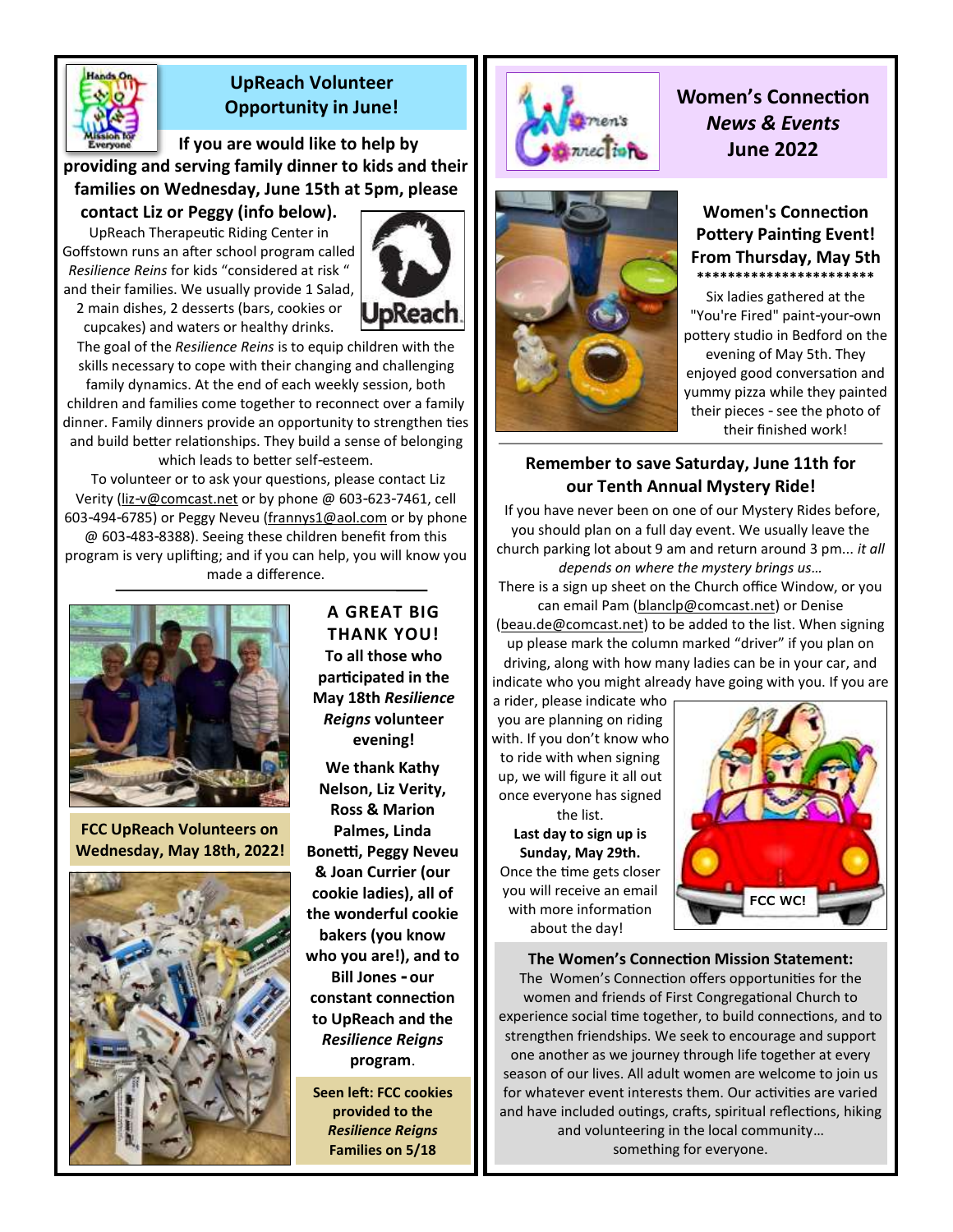

#### **June 12th is Music Sunday!**

For our Sunday service on June 12, we will showcase our talented FCC musicians with song and praise. This year's "Music Sunday" will be the highlight of the season that will not disappoint.

Come and hear the Chancel Choir, the Sabbath Bells, and our special musical guests, New England Brass. Be sure to invite a friend or neighbor to this uplifting worship experience as we celebrate the wonderful gift of music.

**The deadline for the July/August Church Window Newsletter is Friday, June 17th!**  Please submit your articles & pictures to Lauren in the Church Office: LHenderson@FCCManchesterNH.org



#### **FCC at the** *Walk Against Hunger* **Event Sunday, May 15th, 2022**



#### **HELP KEEP OUR COMMUNITY FOOD PANTRY STOCKED**

#### **Items we need regularly:**

- boxed milk
- peanut butter
- dry pasta
- pasta sauce
- canned pasta
- canned vegetables
- soup
- cereal bars
- Hormel Meals
- **cereal**
- pudding cups
- fruit cups/canned fruit
- mac & cheese
- crackers
- canned meats: tuna ham, or chicken
- breakfast bars
- juice boxes
- canned baked beans



#### **Update from the Senior Pastor Search Committee**



**The search committee continues to diligently put its efforts towards finding our new senior pastor. At this phase, we continue to decide on the best approach of introducing our church to candidates via the Local Church Profile. There has been great discussion of how we explain the challenges and opportunities of our community and congregation.**

**We continue to meet biweekly, bringing our best efforts and attitudes together, and are forever keeping our congregations' desires at the forefront of our decisions.**

**As we have stated in the past, we welcome any and all feedback from the congregation, and hope that everyone feels comfortable reaching out to a member of the committee to discuss their views.**

**Thank you for your continued thoughts and prayers.**



#### **Interfaith Women of New Hampshire's** *AN EVENING OF JOYOUS CELEBRATION* **From May 11th, 2022**

Celebrating joy, our spring event was held via Zoom on Wednesday, May 11th, 2022. The evening provided poetry and music from Muslim, Christian and Jewish traditions,

celebrating the joy of being people of faith together. A message of joy, Feride Saribas presented the Islamic poem, "I haven`t come here (world) to settle down" by Turkish poet and Sufi mystic, Yunus Emre, in original language with English subtitles opened our program.

A musical offering from the Christian tradition was shared by Adam Peithmann, Director of Music Ministry at First Congregational Church of Manchester, together with the adult choir's presentation of a Gospel choral sung as a virtual anthem.

The Jewish presentation completed our program with a Simcha (Joy) circle led by Cantor Sarra Spierer of Congregation Beth

Elohim, Acton, MA.

Many of the evenings attendees took part in small group discussions facilitated by the IWNH Leadership Team to share the joys they have experienced over the last two years as the pandemic changed our normal routines.

The IWNH Leadership Team is grateful to all the presenters and to Ali Athar who provided Tech Support.

**Our Mission: To share religious beliefs, cultures, and traditions among women of diverse faiths in order to develop understanding and friendship among us and within our community.**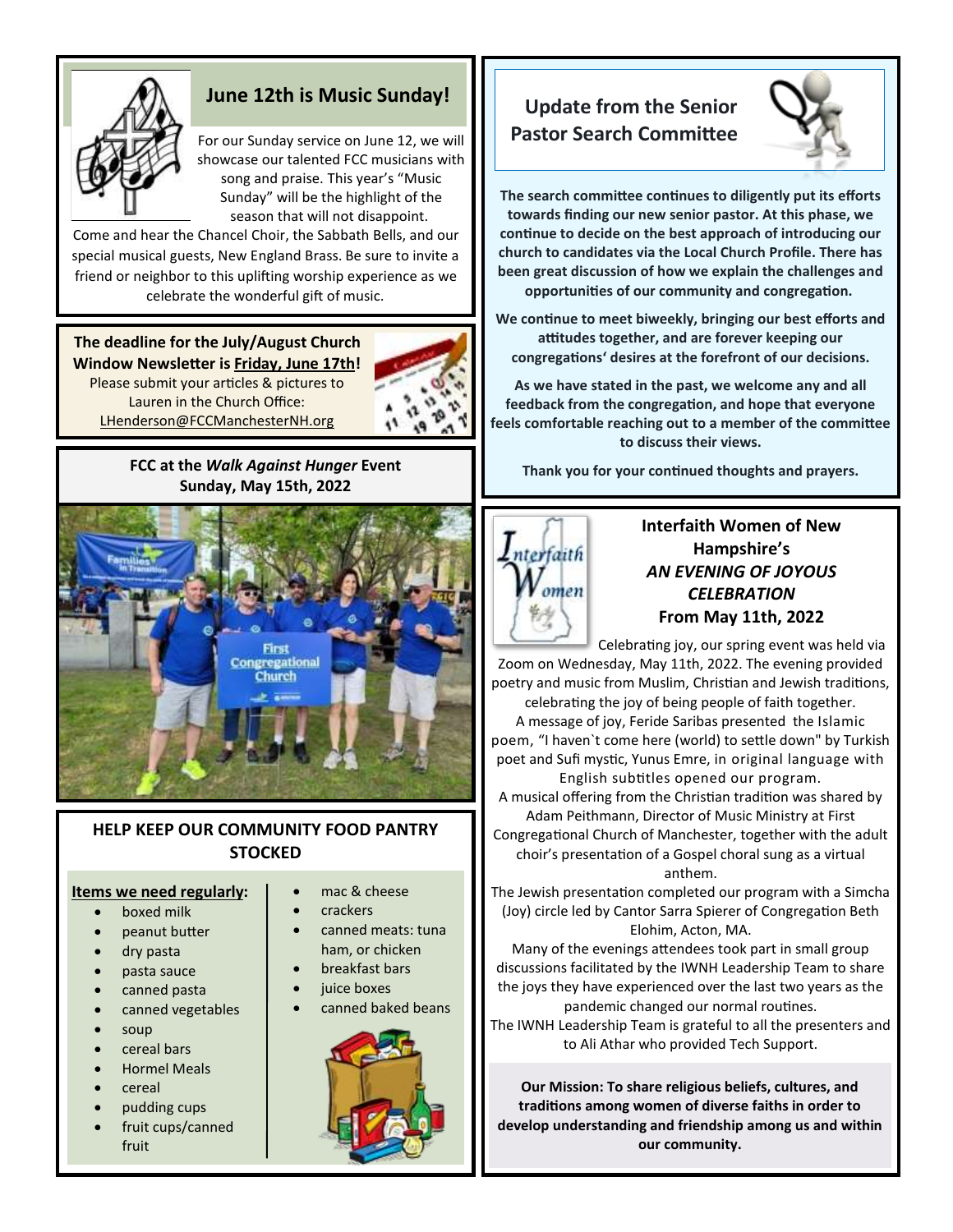#### **This month at FCC**

**Activities, dates and times are subject to change. Please refer to the printed calendars by the office or go to www.fccmanchesternh.org**

# **J U N E**

**Wednesday, June 1st** 9:00 AM "Morning Watch Prayers" on Facebook 7:00 PM Chancel Choir **Thursday, June 2nd** 9:00 AM "Morning Watch Prayers" on Facebook 9:00 AM Holly Berry Fair Craft Workshop **Friday, June 3rd** No Church Activities Scheduled **Saturday, June 4th** No Church Activities Scheduled **Sunday, June 5th—Pentecost Sunday** 10:00 AM Worship Service, Scholarship Awards & Communion 11:30 AM Private Piano Recital in Chapel **Monday, June 6th** 9:00 AM "Morning Watch Prayers" on Facebook 10:00 AM Senior Fellowship Board Meeting 6:00 PM Deacons' Board Meeting **Tuesday, June 7th** 9:00 AM "Morning Watch Prayers" on Facebook 10:00 AM Staff Meeting 6:30 PM Membership Committee Meeting **Wednesday, June 8th** 9:00 AM "Morning Watch Prayers" on Facebook 7:00 PM Sabbath Bells **Thursday, June 9th** 9:00 AM "Morning Watch Prayers" on Facebook 9:00 AM Holly Berry Fair Craft Workshop 6:00 PM Sr. Pastor Search Committee Meeting **Friday, June 10th** No Church Activities Scheduled **Saturday, June 11th** 9:00 AM Women's Connection Annual Mystery Ride **Sunday, June 12th—Music Sunday** 10:00 AM Worship Service **Monday, June 13th** 9:00 AM "Morning Watch Prayers" on Facebook 6:00 PM Stewardship Committee Meeting **Tuesday, June 14th** 9:00 AM "Morning Watch Prayers" on Facebook 10:00 AM Staff Meeting 6:00 PM Church Council Meeting **Wednesday, June 15th** 9:00 AM "Morning Watch Prayers" on Facebook 5:00 PM UpReach Volunteer Night **Thursday, June 16th** 9:00 AM "Morning Watch Prayers" on Facebook 9:00 AM Holly Berry Fair Craft Workshop **Friday, June 17th** No Church Activities Scheduled **Saturday, June 18th** *10:00 AM Queen City Pride Festival*

**Sunday, June 19th—Father's Day Tools Sunday** 10:00 AM Worship Service **Monday, June 20th** 9:00 AM "Morning Watch Prayers" on Facebook 6:30 PM Church Trustees' Meeting **Tuesday, June 21st** 9:00 AM "Morning Watch Prayers" on Facebook 10:00 AM Staff Meeting **Wednesday, June 22nd** 9:00 AM "Morning Watch Prayers" on Facebook 5:00 PM Sr. Pastor Parish Relations Meeting 6:00 PM Sr. Pastor Search Committee Meeting **Thursday, June 23rd** 9:00 AM "Morning Watch Prayers" on Facebook 9:00 AM Holly Berry Fair Craft Workshop **Friday, June 24th**  No Church Activities Scheduled **Saturday, June 25th** No Church Activities Scheduled **Sunday, June 26th** 10:00 AM Worship Service 1:00 PM Open & Affirming Meeting **Monday, June 27th** 9:00 AM "Morning Watch Prayers" on Facebook **Tuesday, June 28th** 9:00 AM "Morning Watch Prayers" on Facebook 10:00 AM Staff Meeting **Wednesday, June 29th** 9:00 AM "Morning Watch Prayers" on Facebook **Thursday, June 30th** 9:00 AM "Morning Watch Prayers" on Facebook 9:00 AM Holly Berry Fair Craft Workshop

#### **New Member Joining Sunday! May 22nd, 2022**





**Welcome Justin May & Rev. Randy VanDeventer!**